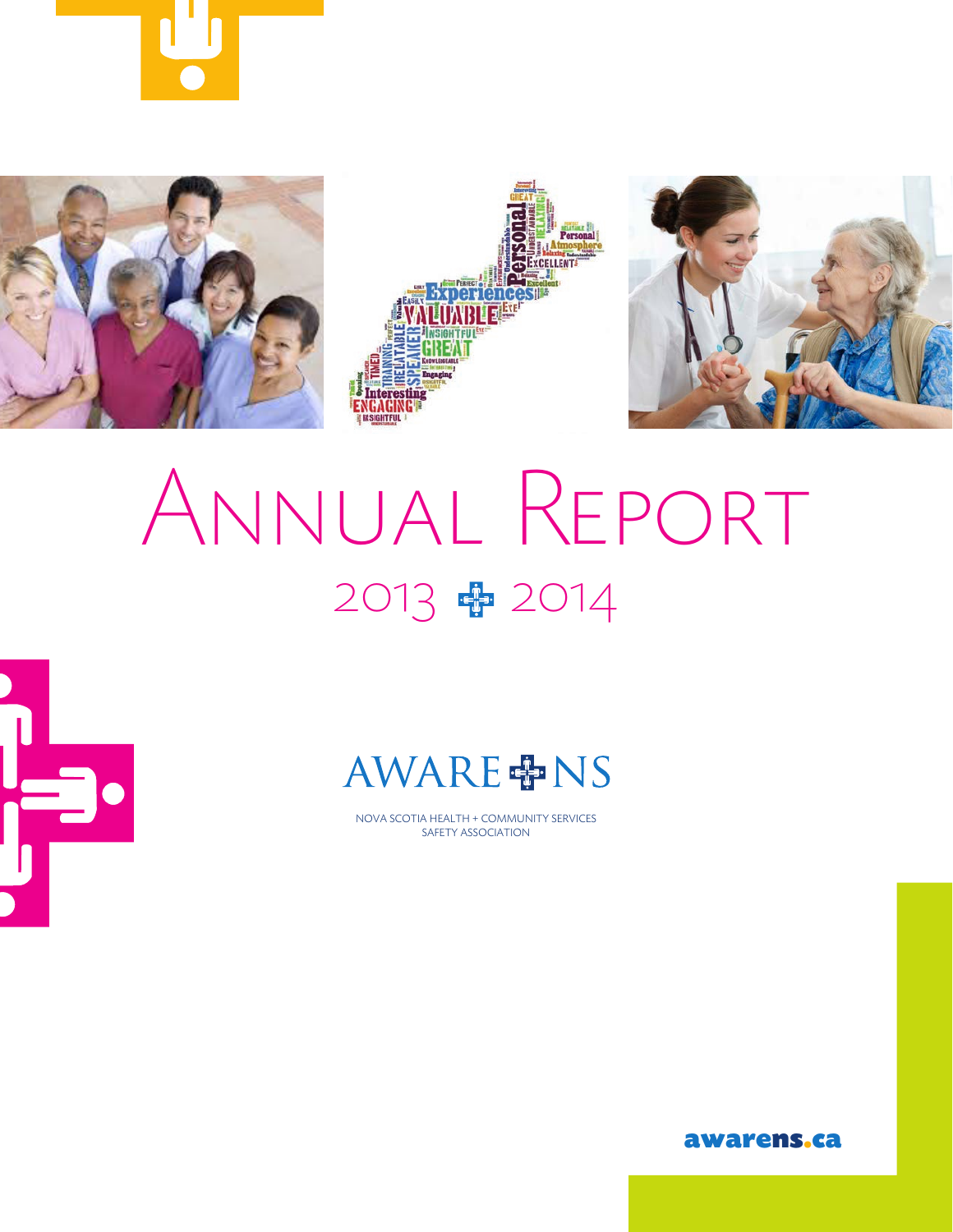## CONTENTS MISSION. STAKEHOLDER REVIEW: *A New Conversation*

### **In 2013, AWARE-NS entered its fifth**

**year of operation.** It was time to step back, check in with the sectors we serve and ask how we're doing.

A Review Steering Committee was established to guide the process and to provide recommendations to the Board of AWARE-NS. The committee included members of the Board of Directors and ex-officio members of the Board of Directors from the Department of Health and Wellness, Community Services and the Workers' Compensation Board of Nova Scotia. Susan Smith of Wayfinder Consulting conducted the review, including over 40 interviews and an online survey to identify strengths and opportunities for improvement.

Several key themes emerged and a number strategic recommendations were made. AWARE-NS is embracing this opportunity to reorient our strategies to better meet the needs of our stakeholders. We are developing a new leadership model, strategic operational plan, and a service delivery focus that better responds to the rapidly changing OHS environment.

### **Highlights include:**

• The Review affirmed the value of a safety association for the health and community service sectors, to support the workforce in these areas.

• The health and community services sector represents over 55,000 workers; AWARE- NS should remain focused on its strategies for workplace safety and injury prevention in Home Care/Home Support, Long Term Care and Community Services to support manageable and realistic deliverables within the current approved resources.

• Fine tune AWARE-NS operational plan to balance resources and optimize service and program delivery to reduce workplace injury and resulting costs.

A healthy and safe workplace is a basic right All workplace injuries must be prevented Everyone must be a leader in workplace health  $e$  safety

> • The *Community of Safe Practice* initiative was seen by stakeholders to be a key valueadd in supporting thei<mark>r efforts in</mark> workplace safety. The review proposed that AWARE-NS transition to a new service model, shifting to a front-line focus as demonstrated in the COSP model; building safety leadership culture through the integration and alignment of OHS programs and services that reflect the needs of

Maintain stakeholder engagement by fostering supportive relationships. Meet stakeholders, in their own communities, to help define services, identify program and service needs and seek feedback.

• Optimize OHS resources and build capacity across organizations to support

• Ensure the composition of the Board of Directors reflects the sector we serve to better support and guide the complex and strategic work of the Association.

- 
- 
- our stakeholders.
- 
- program delivery.
- 

The Stakeholder review and recommendations provide a guide for our development. They identify key areas and new measures for our success. Our strengths as an organization will be maintained and opportunities for improvement will be incorporated in the coming year. We will explore enhancements through a refreshed strategic plan, the development of effective operational initiatives and a supportive human resources strategy that focuses on program development and services that are responsive to stakeholder requirements. Our success will have a positive impact on workplace safety for our stakeholders.

- *1* Stakeholder Review
- *2* Board Chair Message
- *3* Executive Director's message
- *4* Where we've been, what we've done
- *6* Our Initiatives:

 Working to advance our strategy Workplace violence prevention

- *8* Soteria Strains
- *9* Board and Staff

## Mission, Beliefs, Vision & Values

### *Mission:*

Working with Stakeholders and partners to promote and improve safety in Health and Community Services workplaces.

## *Beliefs:*

## *Vision:*

Safe and healthy people; safe and healthy workplaces.

## *Values:*

**EXCELLENCE ACCOUNTABILITY COLLABORATION RESPECT COURAGE** 

## *Strategic Priorities*

Collaboration, Partnerships, Leadership Awareness, Promotion, Advocacy, Communication Education and Training, Facilitating Effective Practices Sustaining AWARE-NS. Progress in the System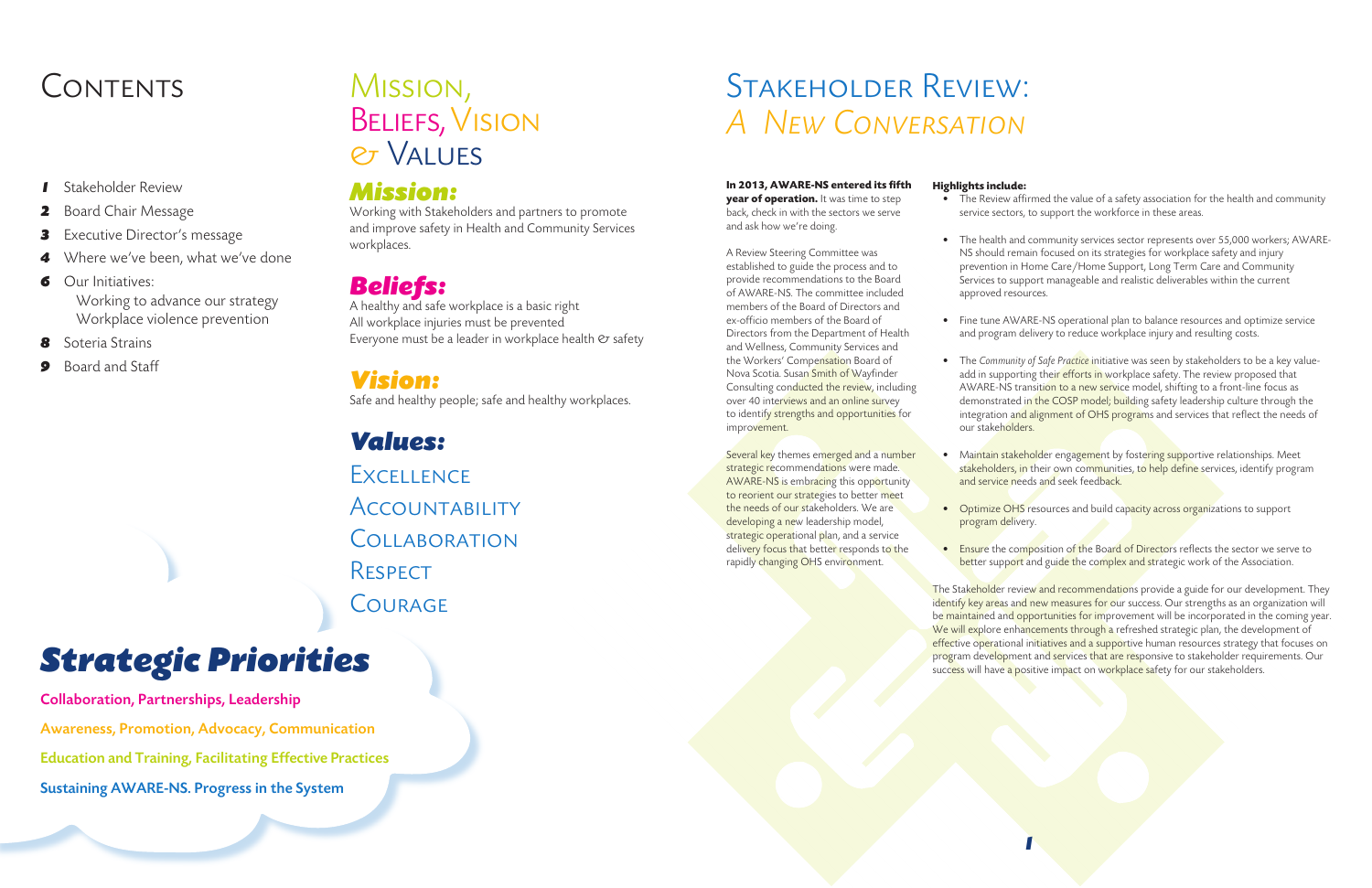#### **It gives me great pleasure to be able to report on the work of AWARE-NS**

Building a safety culture is about people caring for people. Our values of Excellence, Accountability, Collaboration, Respect and Courage are our intrinsic motivators in making a valuable contribution to facilitate and support best practices in health and safety. It is our commitment and hope of making a positive impact in incident and injury reduction by fostering leadership practices in each and every organization.

## **in 2013/2014.**

In this year's annual report, we have taken the opportunity to report on our activities, demonstrate outcomes and discuss work that remains in progress on our key initiatives: Community of Safe Practice (COSP), Steps for Safety: Preventing Workplace Violence and Soteria Strains; building OHS educational and training resources to support these initiatives and of prime significance, lending our voice by leading advocacy and awareness efforts that advance our Mission to improve health and safety in the health and community services sector.

Of great value was the Stakeholder Review and engagement process by an Independent Consultant of our Stakeholders and Partners who provided powerful input and advice giving us greater clarity in our work. It helped us concentrate on the operational direction of AWARE-NS, and the importance of relationship building in this rapidly changing environmental capacity for OHS in the Nova Scotia.

We will continue to engage you, our stakeholders and partners allowing for continuous input and feedback that informs us of our work plan and measures of success.

We shifted our operational plan to focus on Long Term Care, Home Care/ Home Support and Community Services that included the refinement of goals, and objectives that best respond to stakeholders needs and outcomes that will guide us well into 2014-15.

Our efforts involved greater attention to the development and delivery of OHS programs and services to organizations at the front line in your community, while leveraging our resources to build a collaborative model that supports an integrated approach to safety programs.

The work in COSP for Home Care/Home Support continued with the Pilot Agencies which included the provincial roll out of the programming developed to date. The expansion of this program has been well received by the stakeholders and our model going forward.

AWARE-NS joined the working group of Steps for Safety: Preventing Workplace Violence , in May 2014. Since that time we have worked very closely with our partners to develop the framework for a resource guide that address both compliance and best practices.

We continue to support the work of Soteria Strains which has made significant progress with the completion of the first draft of the program.

I believe successful outcomes are achieved through positive interactions, and strong relationships . We are committed to working in collaboration to achieve shared objectives in helping to build a safety culture in your work place.

# Susan Dempsey *executive director*



# Kathy MacNeil *board chair*



**In the words of Winston Churchill "Continuous effort - not strength or intelligence - is the key to unlocking our potential."** For the Board of Directors of AWARE-NS, this past year has represented continuous effort in the name of unlocking the potential of this small, but mighty organization- your safety association.

This year marked AWARE-NS's fifth year of existence. It was an opportunity to take stock of the impact our stakeholders identified that the work of the organization had in your workplaces. It took courage to ask how we needed to change to better meet your needs. Your feedback through the stakeholder review helped the Board and staff focus efforts in the areas of continued development of communities of safe practice in long term care, and community based care, building on the strength of the home care experience. It also enabled us to focus on service delivery to the members of the sectors who identified they could benefit from the collaboration that AWARE-NS representslong term care, home care/home support and community based residential homes. The operational model of the organization was shifted to allow for focused expertise to be available in the areas of Health and Safety. These focused efforts for change were enabled by strong leadership, from the members of the Board who contributed much time and energy to ensure success, to the staff who demonstrated agility and flexibility in making changes quickly.

This year also saw us saying good-bye to Mary Lou MacDonald who provided courageous leadership in the infancy of AWARE-NS and who provided the vision to get us launched. We welcomed Susan Dempsey as our Interim Executive Director and who has provided incredible energy and enthusiasm to fuel our collective efforts and who has worked to build relationships across the many members of the health and community services sectors. On behalf of my Board colleagues, I would like to thank both Mary Lou and Susan for their passionate leadership.

It has been an exhausting and an exhilarating year to be part of this transformation. We look forward to the work ahead to refresh our strategic plan, always in partnership with those we serve. I would like to thank my fellow Board members, each of whom have demonstrated tremendous commitment to the people we all care about- those who deliver care and services in health and community services workplaces across this province. It is an honour to work with these dedicated leaders and I look forward to our continued work with our partners to have the safest workplaces for those we serve.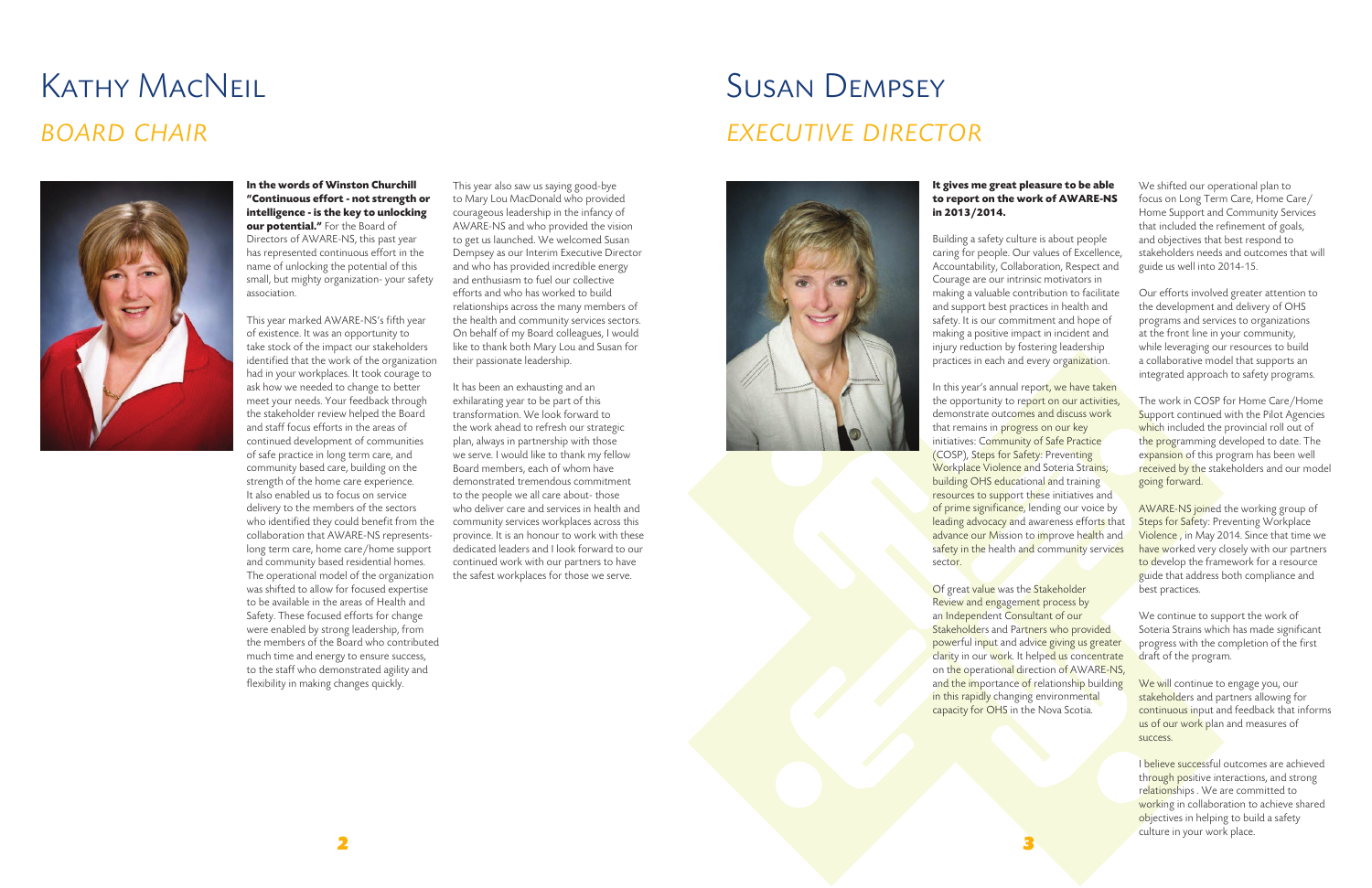### **Summary of Training Engagement**

9 Communities 32 Sessions 69 Organizations 165 Stakeholders 6097 kilometers

*4 5*

**Sydney**:

**Port Hawkesbury: First** Workplace Violence Prever Session held



#### **Webinars**

#### **COSP**

- Safety Accountability
- JOHS Committee Effectiveness
- Hazard Identification
- Internal Responsibility System, delivered in partnership with WCB

#### **Soteria Strains**

- Project Overview Soteria,
- The Making of a Provincial Strategy
- Initial Engagement Phase Results
- Progress Report, delivered in partnership with the Soteria Strains Working Group

Winter Driving, delivered in partnership with Safety Services Nova Scotia (SSNS)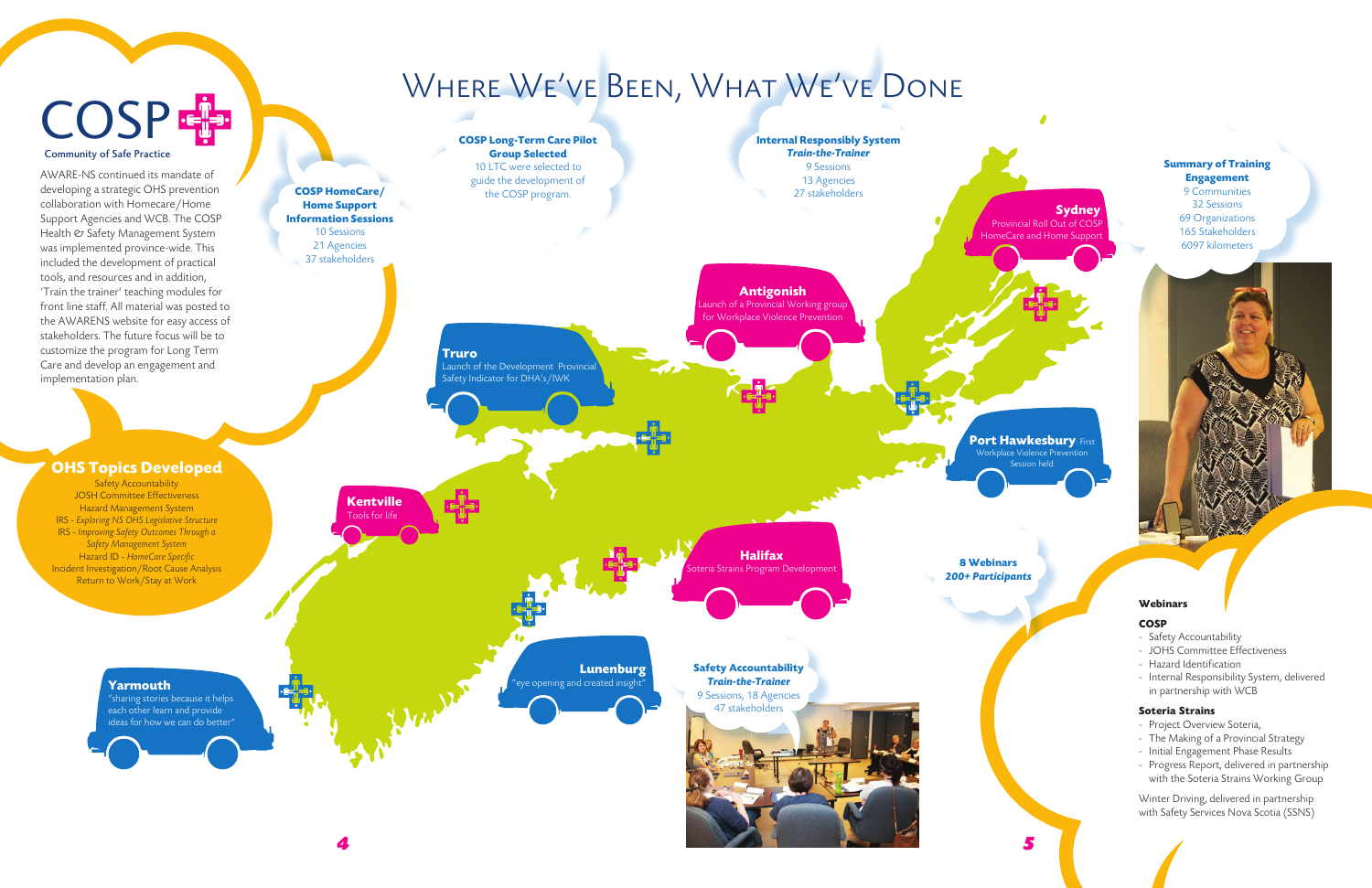#### **Steps for Safety - Preventing Workplace Violence**

AWARE-NS continues to work in partnership with WCB in addressing the provincial 2013-2017 Workplace Safety Strategy through the identification, development and implementation of programs to create violence free workplaces.

Given the gradual rise in the number and

severity of workplace injuries resulting from violence in the workplace, a group of safety leaders from the healthcare and community services sectors most affected has been convened. This group is known as the Workplace Violence Prevention Working Group (WVPWG). In June 2013, several organizations from the adult residential care, long term care and community residential services sector agreed to collaborate on the development of tools to address the concerns they are facing in

## OUR INITIATIVES: *Working to Advance our Strategy*

their sector.

The working group consists of WCB-NS, AWARE-NS, Riverview Home Corporation, YACRO, Colchester Residential Services Society, Valley View Villa, MacLeod Health Care, Shannex Health Care, Northwood.



The objective of this group is to share best practices and to develop a resource guide that can be shared with all sectors in health and community services to create awareness of the issues and offer prevention strategies.

### **We continued along the journey this**

**year,** guided by our Strategic Directions making notable progress forward.

Safety is a team effort. We acknowledge our stakeholders and key partners who have worked in collaboration with us leveraging resources to transform system challenges into opportunities.

#### **Workplace Safety Strategy**

- Average 1200 visits per month
- Over 3900 page views per month
- 38% of visitors are first time visitors.

At the provincial level, AWARE-NS continued to engage leaders around a shared agenda for change by lending its voice to support the health and safety issues representing the Health and Community Services sector at many venues and engagement opportunities. The launch of the Workplace Safety Strategy in the Spring of 2013, marked a tipping point in establishing strong goals and provincial investment to champion safe workplaces. AWARE-NS's role in this strategy will be to develop and deliver education training.

#### **Stakeholder Engagement & Communication**

We share a burning ambition for safety; through effective communication networks and strong relationships helping foster the safety culture we all desire. 'Asking, Listening and Talking' are part of our conversation and necessary to ensure our decisions and priorities reflect the needs in programs and services that frame our pathway to your success.

- Staying Safe while Working in the Community
- Infection Control
- WHMIS
- Joint OHS Committee
- Respectful Workplace
- Incident Investigation

We use a multi-level communication approach to create awareness, build knowledge and sharing know how to build upon the foundation that encourages our stakeholders to have confidence in and contribute to our growing knowledge and expertise.

#### **Outreach through Conference and Workshops:**

AWARE-NS continues to bring the safety messages and its value proposition to both the Health and Community Service sector and those external to our industry through numerous presentations, provincial conferences and networking sessions.

#### **Building Online Capacity:**

AWARE-NS website was upgraded to be more responsive and an interactive platform facilitating the development of original content through articles and videos. Both the face to face training sessions and online communication initiatives of Facebook, Twitter and Linked-In have been very beneficial in driving traffic to the website for resources, information, our newsletter, and other industry news.

#### **Top 3 Pages Viewed**

- Scheduled Webinars
- Mainstay Award
- Workplace Violence Prevention Tools

#### **Website Traffic**

#### **Customized Educational Resources:**

We continue to add new resources to the website in response to stakeholder's expressed need for no-cost, practical, and easily accessible tools. We responded by going to the 8 regions in the province and delivering the Train the Trainer program designed to increase and strengthen the core safety competencies. Each organization can customize the program resources to their own unique needs.

### **Building our Stakeholder Contacts**

- 1700 contacts
- A 30% increase the last six months
- 642 followers on Twitter

The AWARE-NS Monthly e-newsletter features OHS tools, upcoming industry events, OHS news, updates on AWARE-NS's strategic priorities and projects. On average, over 1600 of our stakeholders receive our electronic updates directly. Hotline Support continues to be available for inquires and for expert OHS advice, information and knowledge solutions.

**Webinars** are a key delivery model for timely and relevant hot button topics. AWARE-NS hosted a number of webinars, with our industry partners. Webinars can be accessed from our You Tube Video library.

#### **AWARE-NS Online e-Campus** continues

to be available to our stakeholders. In response to your feedback of the e-campus survey, we added the following courses have been added to the Online Campus:

- Pandemic Influenza
- Workplace Hazards: Identification, Assessment and Control

#### **E- Campus – Most Popular Courses**

*6 7*

## *Workplace Violence Prevention*

They looked at the elements of the incident investigation and the root cause analysis process to determine the area of best practices that will feed into a continuous improvement model.

The working group has completed the first three deliverables of this initiative:

- A Review of Workplace Violence Programs
- Development of Workplace Violence Risk Assessment Tools
- Framework for the Six Step Resource Guide

A key step in this initiative was the "branding" process of the materials being produced and distributed to AWARE-NS and WCB stakeholders. "Steps for Safety - Preventing Workplace Violence" was the slogan and tag line created as a result of the branding process. The intention of the brand is to ensure that the material would be easily recognizable and illustrate the steps required for an organization to create a violence free workplace. The material developed for each step has and will continue to be posted on the AWARE-NS website for use by stakeholders.

**Step One of the Resource Guide has been developed and released.** The WPVPG will continue with the completion of the remaining 5 steps deliverables.

*"Aware NS has demonstrated a commitment as a collaborative partner to develop resources for workplace violence prevention and facilitate engagement within the sector to advance this initiative."*

~ Louise Barker, B.Sc., M.PP.A.L., CRSP, Workplace ConsultantHealth and Social Services Workers' Compensation Board of Nova Scotia

## **Steps for Safety Preventing Workplace Violence**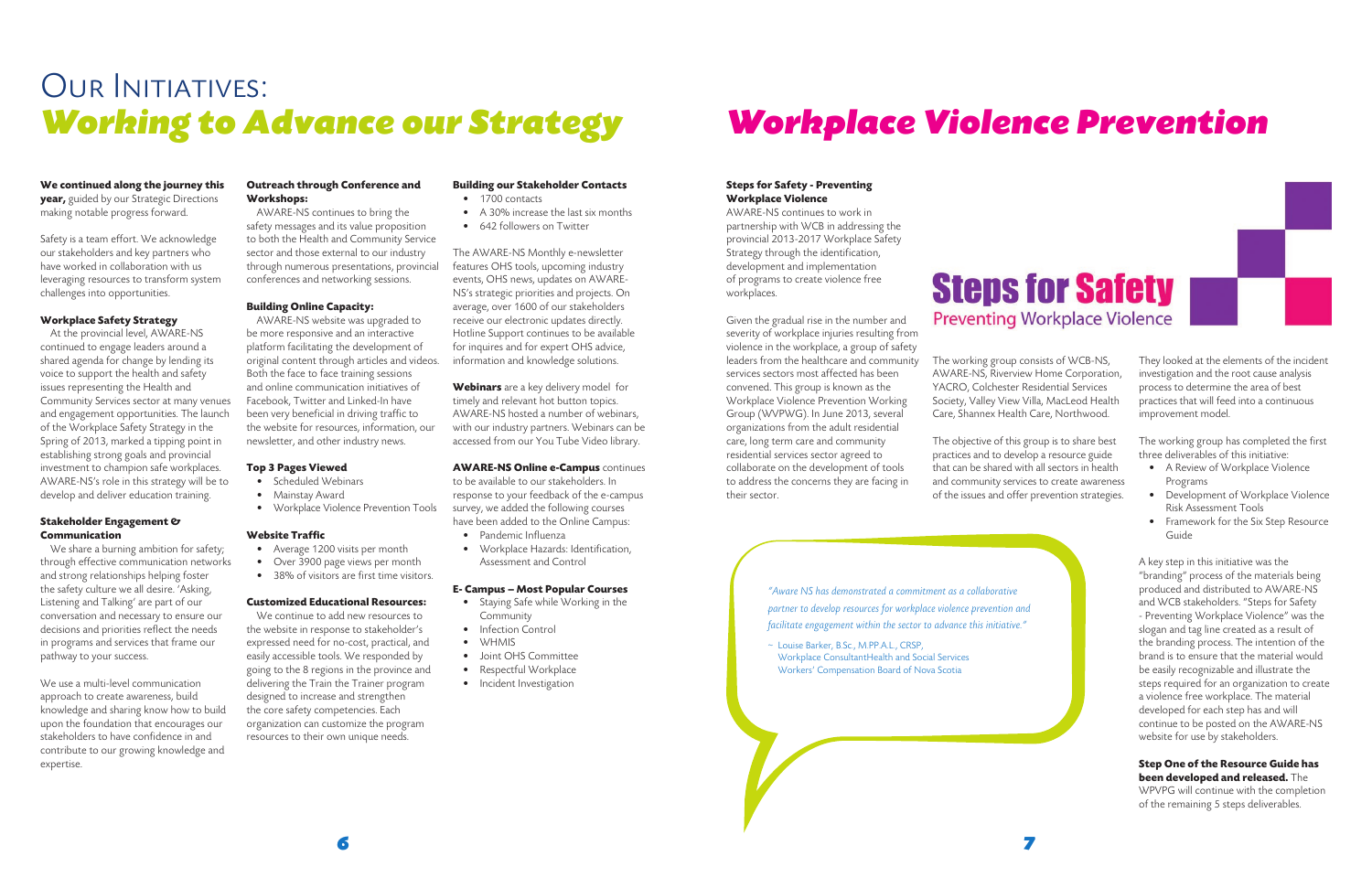## SOTERIA STRAINS BOARD MEMBERS & AWARE-NS OFFICE



## *Board of Directors*

**Kathy MacNeil**, Capital District Health Authority **Sheila Rankin**, Annapolis Valley Health

### District Health Authorities

### Community Care

**Denise Halloran**, Guysborough County Home Support Agency **Patricia Bishop-Grant**, New Waterford Homecare Service Society

**Shelley James**, Northwood **Millie Colbourne**, Breton Ability Centre **Patricia Bland**, Riverview Home Corporation

### Facility Based Long Term Care

### Front Line Workers

**Angela Croft**, Northwood Homecare **Randy Royal**, High-Crest Home

### Member-at-Large

**Janet Everest, HCHR Sector Council** 

### LABOUR

**Joan Jessome**, NSFL/NSGEU

## Ex OFFICIO

**Carmelle d'Entremont**, Department. of Health and Wellness **Dennita Fitzpatrick**, WCB **Judy LaPierre**, Department of Community Services





**Susan Dempsey** Executive Director

**Heather Matthews** Occupational Health And Safety Specialist

**Scott Bennett** OHS Program Development Coordinator

**Valerie MacLeod** Executive and Stakeholder Relations Coordinator

#### **As a member of the executive team and project leads team,** AWARE-

NS continues to be an active partner in developing a provincial program to reduce musculoskeletal injuries within DHA/ IWK. This past year, in the research and development phase of the Soteria- Strains Initiative, AWARE-NS provided expertise and leadership related to perception surveys, provincial legislation and best practices analysis.

This partnership helps all to work in collaboration to support the goal of lowering workplace injuries in health care, helping to ensure more people return home safely at the end of each workday. A safe environment for our workers helps ensure a safe environment for patients, clients, residents, and their families – it benefits us all.

The Soteria Strains key project deliverable is the development of a multi-factorial program for safe patient lift, transfer and repositioning. This will be a 'made in Nova Scotia' solution that works in our health care workplaces. The learnings and process improvements from Soteria Strains will be shared with all health care sub-sectors in Nova Scotia. The goal is to achieve safer health care workplaces. AWARE-NS continues to plays a pivotal role in communications disseminations.

The work being done through Soteria Strains will provide a significant contribution

to the advancement of preventing workplace injury in Nova Scotia, not limited by geography, industry or employer.

As with all of the safety initiatives, through our communication hub, we ensure awareness, promotion and dissemination of information regarding project progress, resource development and knowledge transfer to and among all of our

stakeholders.

*"AWARE-NS has a been a strong contributor to the Soteria Strains MSI prevention strategy. AWARE-NS never loses sight of the larger vision of safer work places for all workers in Nova Scotia's healthcare and community services sector."*

~ Mark Williams PT, B.Sc.PT Project Leader, Soteria Strains With a separate gateway link to the Soteria Strains project we have provided the following:

- A continued and significant web presence as a communication tool with the stakeholders which provides for disseminated across the Aware-NS network of safety associations and stakeholder groups.
- A direct link to the Soteria Strains web site
- Tools and resources designed to create a one stop shop for Soteria stakeholders including; resource information, new research, tool kits and links to surveys such as the Soteria Strains Perspective Survey Report, Findings and Recommendations from face to Face Consultations, the Choice Book and Soteria Strains Program Guide and webinars on Soteria progress reports.
- Promotion AWARE-NS regularly markets Soteria News and Updates through our email data base as well as social media